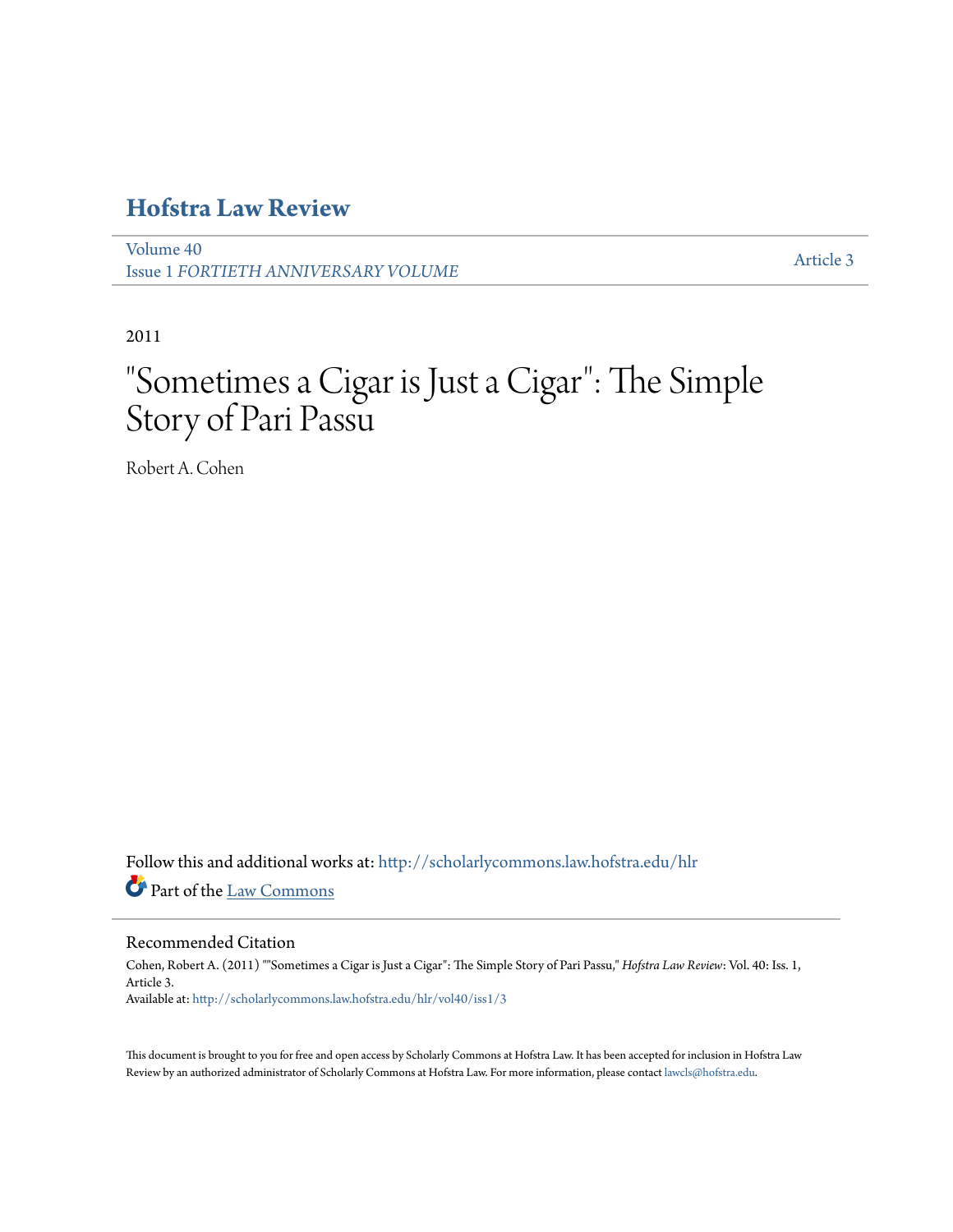## "SOMETIMES **A** CIGAR **IS JUST A** CIGAR": THE **SIMPLE** STORY OF *PARI PASSU*

#### *Robert A. Cohen\**

#### I. INTRODUCTION

In an oft-told, but perhaps apocryphal, story, a student of Sigmund Freud, the father of psychoanalysis, asked Freud the significance of his fondness for cigars. Freud allegedly responded that "[s]ometimes a cigar is just a cigar,"' suggesting that some things should be taken at face value, without delving for other meanings. Like Freud's cigars, a pari *passu2* clause in a sovereign debt instrument is best understood by taking it at face value and accepting the clause's plain language meaning.

Focus on pari *passu* began in 2000 when Elliott Associates, L.P. ("Elliott"), then a holder of Peruvian debt, obtained a ruling from the Court of Appeal of Brussels<sup>3</sup> adopting its plain language interpretation of the pari *passu* clause contained in loan documents issued by the Republic of Peru.<sup>4</sup> The court, accepting Elliott's argument that the clause

<sup>\*</sup> Robert A. Cohen is a partner at Dechert LLP who has represented Elliott Management and its affiliates in sovereign debt litigation since 1998. Mr. Cohen is currently litigating the meaning of the pari *passu* clause on behalf of NML Capital, Ltd., an Elliott-affiliated company, in *NML Capital, Ltd. v. Republic ofArgentina,* No. 08 Civ. 6978 (TPG), 2011 WL 4529332 (S.D.N.Y. Feb. 23, 2012).

**<sup>1.</sup>** JOHN BARTLETT, BARTLETT'S FAMILIAR QUOTATIONS 608 (Justin Kaplan ed., Little, Brown & Co. 17th ed. 2002) (attributing the quotation to Freud).

<sup>2.</sup> MITU GULATI & ROBERT E. SCOTT, THE THREE AND A HALF MINUTE TRANSACTION: BOILERPLATE **AND** THE LIMITS OF CONTRACT DESIGN (forthcoming 2012) (manuscript at 21) (on file with the Hofstra Law Review).

<sup>3.</sup> Elliott Assocs., L.P., General Docket No. 2000/QR/92 (Court of Appeal of Brussels, 8th Chamber, Sept. 26, 2000) (unofficial translation on file with the Hofstra Law Review).

<sup>4.</sup> The clause in the Peruvian case provided: "The obligations of [Peru] hereunder do rank and will rank at least pari *passu* in priority of payment with all other External Indebtedness of [Peru], and interest thereon." Affidavit of Jay H. Newman in Support of Plaintiff's Motion for Summary Judgment, Elliott Assocs., L.P. v. Banco de la Nacion, 194 F.R.D. 116 **(S.D.N.Y.** 2000) (No. 96 Civ. 7916 (RWS)). *Black's Law Dictionary* defines pari *passu-"Latin* [for] 'by equal step"'-as "[p]roportionally; at an equal pace; without preference." BLACK'S LAW DICTIONARY 1225 (9th ed. 2009).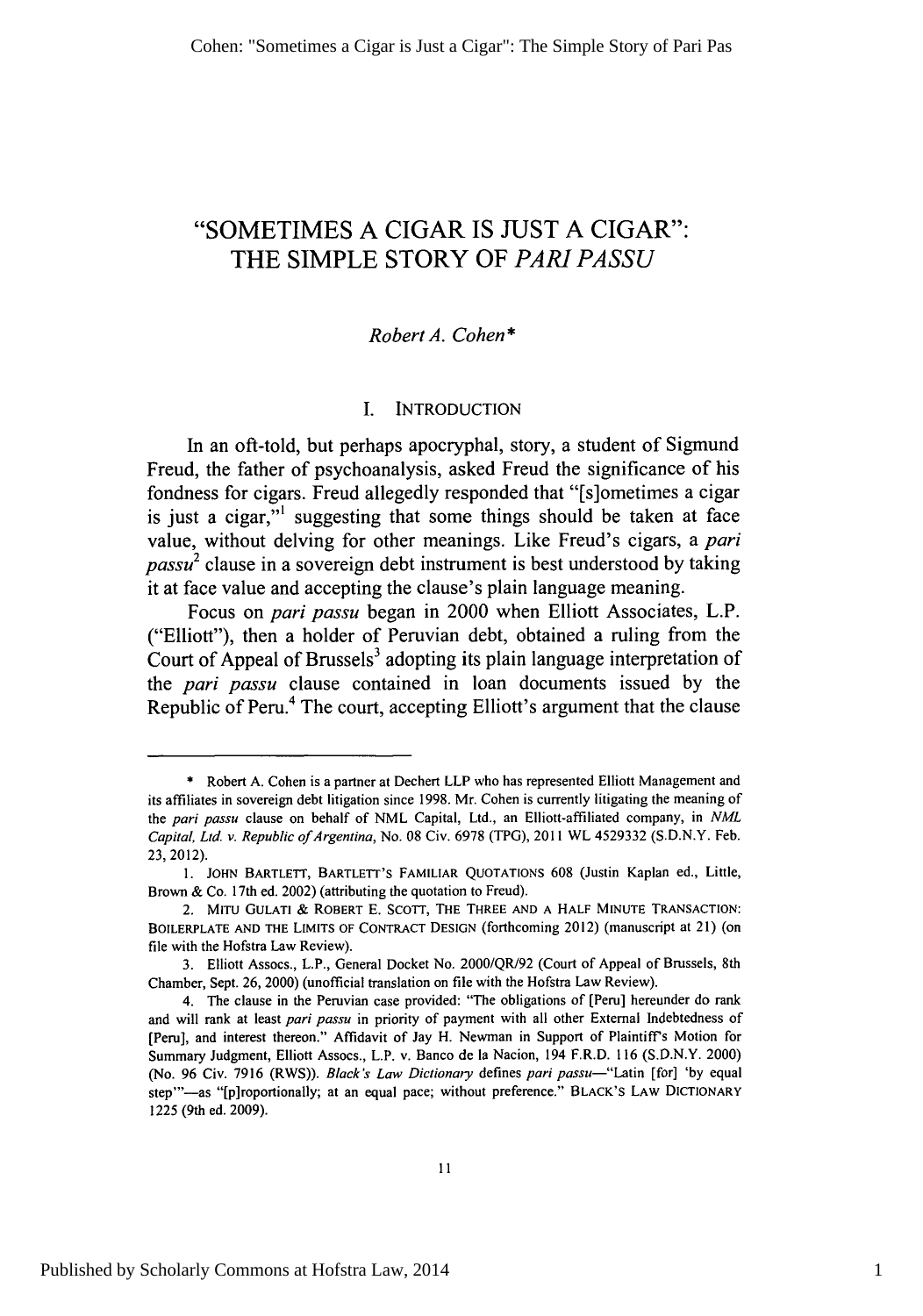#### *HOFSTRA LAW REVIEW*

 $12$ 

[Vol. 40:11

required ratable payment<sup>5</sup> to Peru's creditors, issued an injunction prohibiting the payment of interest to Peru's Brady bondholders<sup>6</sup> because no payment was made to Elliott.<sup>7</sup> This decision has generated debate amongst a number of practitioners, commentators, and scholars. The debaters generally fall into two camps: (1) those who oppose the equal treatment of creditors and as a result ignore or distort the terms of the contract, and (2) those who believe that the starting place for interpreting contractual provisions is the language of the contract and that covenants providing for equal treatment offer creditors important protections.<sup>8</sup> As this Article points out, when it comes to contractual analysis, there is no real choice: the *pari passu* clause must be accepted at face value-as a provision bargained for by the parties to a sovereign debt transaction—as a provision that means just what it says.

#### II. HEDGE FUNDS AND THE VALUE OF THE SECONDARY MARKET

A variety of institutions, including hedge funds like Elliott and proprietary trading divisions of investment and commercial banks, invest in distressed sovereign (and corporate) debt. Frequently, they invest after original creditors have either wearied of the restructuring process or have despaired of recovering an acceptable, or any, return on their investment. Those investors may recoup some of their capital by selling their interests in the secondary capital market. Distressed-debt investors select and purchase defaulted debt at a discount, reflecting the significant risk of not receiving full payment.

The existence of the secondary market in distressed sovereign debt is a benefit to all the parties involved and to the entire sovereign debt

<sup>5.</sup> Ratable payment means that the debtor is obliged to pay its creditors equally. When the debtor cannot pay everything it owes to all of its creditors, *pro* rata payments are required. A creditor protected by *aparipassu* clause may seek to enforce its *paripassu* right to be paid the same percentage of the amount it is currently due as the debtor pays to other creditors.

<sup>6.</sup> Brady bonds were developed by former U.S. Treasury Secretary Nicholas Brady to restructure the debt of developing countries. Brady bonds are restructured bank loans-the banks agreed to exchange their old bonds for new bonds and sold the new bonds in the market. FED. RESERVE BD. OF GOVERNORS, TRADING & CAPITAL-MARKETS ACTIVITIES § 4255.1 (1998), *available at http://www.federalreserve.gov/Boarddocs/SupManual/trading/4000p2.pdf*; Roy C. Smith, Geithner Revisits Brady Bonds, FORBES.COM (Mar. 24, 2009, 4:40 PM EST), http://www. forbes.com/2009/03/24/brady-bonds-fed-opinions-contributors-geithner.html.

<sup>7.</sup> Elliott Assocs., **11** 1, 5, 8.

<sup>8.</sup> In a soon to be published book, *The Three and a Half Minute Transaction,* Mitu Gulati and Robert E. Scott discuss the meaning of pari passu and explore possible reasons why attorneys representing sovereign clients have failed to adjust the *pari passu* clause to meet new litigation realities after courts endorsed the plain-meaning construction requiring ratable payments. The fact that the authors interviewed many attorneys and found no consensus for any alternate meaning of *pari passu* further supports the plain-language approach. *See* GULATI & SCOTT, *supra* note 2 (manuscript at 39-41, 65-67).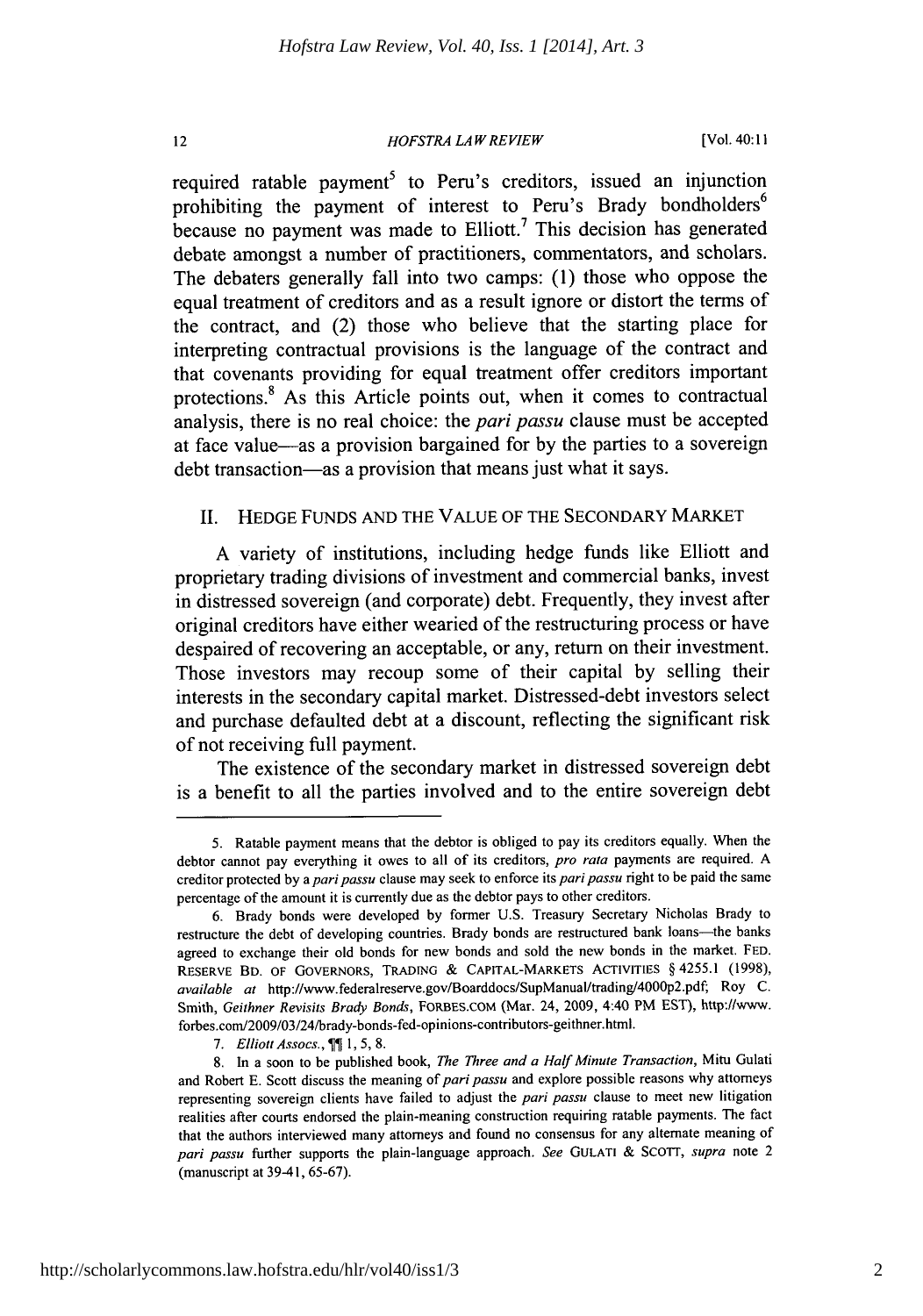*"SOMETIMES A CIGAR IS JUSTA CIGAR"* **2011]**

 $13$ 

market. The original investors in the debt recoup some of their investment and are able to use that money for new investments. New investors acquire the opportunity to realize a profit above the discounted price; and issuers benefit **by** having a market into which they can sell new debt to investors who are comforted **by** the knowledge that investment in sovereign debt need not be an all or nothing proposition. Indeed, even the **U.S.** government now opposes lending **by** multilateral development banks ("MDBs") to the Republic of Argentina, one of the most notoriously recalcitrant sovereign debtors.<sup>9</sup> Congressman Robert Dold stressed, **"I** certainly hope that that message is getting through loud and clear to Argentina *and other nations that are not standing up to their* and elear to *r* and the *n* 

The willingness of investors in distressed or defaulted sovereign debt to diligently pursue their right to recover on the debt helps to maintain balance in the sovereign debt market. The threat of enforcing the terms of the contract, including the promise of equal treatment, gives private creditors some leverage against a sovereign state that is cocooned in immunity,<sup>11</sup> supported or pressured by international organizations, and capable of engaging in strategic defaults or promoting one-sided exchange offers.<sup>12</sup> The existence of a *pari passu* or equal treatment provision is an important protection to creditors. As the plain language of a **pari** *passu* clause provides: when a sovereign will not pay **100** percent of its obligations to all its creditors, creditors covered **by** a **pari** *passu* clause are entitled to seek their proportional share of whatever

*The Impact of the World Bank and Multilateral Development Banks on National Security: Hearing Before the Subcomm. on Int'l Monetary Policy & Trade,* **112th** Cong. (2011) (statement of Marisa Lago, Assistant Secretary, **U.S.** Department of the Treasury), *available at* http://mfile3.akamai. com/65722/wmv/sos 1467-1 .streamos.download.akamai.com/65726/hearing0921112pm.asx.

**<sup>9.</sup> U.S.** Treasury Assistant Secretary Marisa Lago testified that in light of Argentina's "particularly troubling" refusal to pay its debts:

<sup>[</sup>T]he **U.S.** will oppose lending to Argentina in the two MDBs in which Argentina participates. That's the World Bank and the Inter-American Development **Bank....** We already put this policy into practice. On the 14th of September, a proposal came before the Inter-American Development Bank **...** for a **\$230** million loan **....** [a] pretty traditional type of loan program for the [Inter-American Development Bank] **...** that would have been focused on boosting productivity in the agricultural sector. We voted "no" to send the message of our concerns about this. We will continue to vote no for loans to Argentina in the MDBs.

**<sup>10.</sup> Id.** (statement of Robert **J.** Dold, Vice Chairman, Subcomm. on Int'l Monetary Policy **&** Trade) (emphasis added).

**<sup>11.</sup>** The Foreign Sovereign Immunities Act defines the circumstances under which a sovereign may be sued and those under which its assets may be attached or execution obtained. Foreign Sovereign Immunities Act of **1976, 28 U.S.C. §§ 1602-1611 (2006 &** Supp. **1II** 2010).

<sup>12.</sup> William W. Bratton, Pari Passu *and a Distressed Sovereign's Rational Choices,* **53 EMORY L.J. 823,** 843 (2004).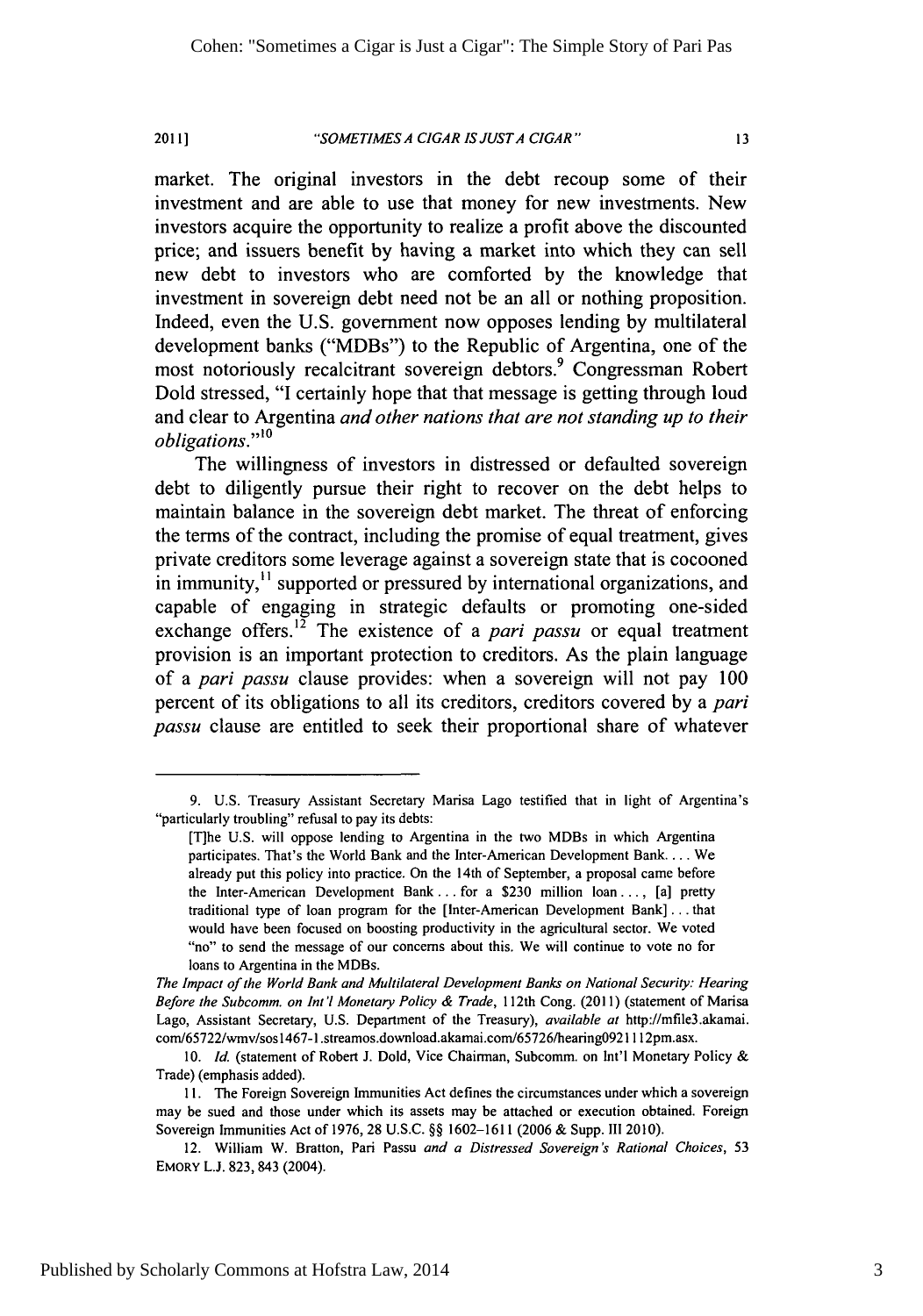#### *HOFSTRA LAW REVIEW*

 $14$ 

resources the sovereign makes available for repayment.<sup>13</sup> In short, sovereigns may not ignore some creditors while giving preference to others, for example, those willing to accept very low recovery values, either in cash or in the form of new bonds. The promise that the equal treatment protection of a *pari passu* clause can be made a reality encourages investors to continue to participate in the sovereign debt market.<sup>14</sup> This simple promise of equality is understood by the original investors in the sovereign debt, is understood by today's investors, and is recognized by the courts that have been asked to enforce *pari passu's* plain language.

#### III. COURTS ENFORCE THE PLAIN MEANING OF *PAR1PASSU*

It is well-established that courts rely upon plain-meaning constructions of contracts in giving effect to the intentions of the parties.<sup>15</sup> The parties' intentions are presumed to be expressed by the plain meaning of the words of the contract. **<sup>16</sup>**

Using a plain-language reading of the term, a *pari passu* provision means what it says: the sovereign debtor in default must pay similarly situated creditors equally, at the same time and to the same extent, in all payment situations.<sup>17</sup> In other words, a sovereign debtor cannot refuse to

<sup>13.</sup> Declaration of Professor Andreas F. Lowenfeld at 11-12, Elliott Assocs., L.P. v. Banco de la Nacion, 194 F.R.D. 116 (S.D.N.Y. 2000) (No. 96 Civ. 7916 (RWS)).

<sup>14.</sup> Without *pari passu,* lenders have precious little leverage over defaulting sovereign borrowers who sometimes go to extraordinary efforts to avoid paying their debts. For example, as the U.S. Court of Appeals for the Second Circuit stated:

One need not have what Argentina's great gift to literature [Jorge Luis Borges] termed a "case[] of prodigious memory" to recall the Republic's appalling record of keeping its promises to its creditors. Argentina's record in global bond markets has given new meaning to the concept of *caveat emptor.* Even when the Argentine people offer a substantial premium to those adventurous souls who risk a loan to the country, for many investors, the experience of being a creditor to the Republic has been a profile in disappointment.

NML Capital, Ltd. v. Banco Cent. de la Republica Arg., 652 F.3d 172, 196 (2d Cir. 2011) (second alteration in original) (footnote omitted) (citation omitted).

*<sup>15.</sup> See, e.g.,* MHR Capital Partners LP v. Presstek, Inc., 912 N.E.2d 43, 47 (N.Y. 2009) ("'[A] written agreement that is complete, clear and unambiguous on its face must be enforced according to the plain meaning of its terms."' (citation omitted)).

<sup>16.</sup> *Id.;* Malbone Garage, Inc. v. Minkin, 72 N.Y.S.2d 327, 331 (App. Div. 1947), *aff'd,* 76 N.E.2d 331, 332 (N.Y. 1947); *cf* LaSalle Bank Nat'l Ass'n v. Nomura Asset Capital Corp., 424 F.3d 195, 206 (2d Cir. 2005) (holding that a contract should be interpreted to give full meaning and effect to all provisions, and any interpretation that renders a clause meaningless or superfluous should be avoided).

<sup>17.</sup> *See supra* note 5. *See also* Hudson Valley Bank v. Kissel, No. FSTCV054006330S, 2009 WL 3644837, at \*10 (Conn. Super. Ct. Sept. 29, 2009) ("In finance, the phrase 'pari passu' refers to two or more loans, bonds, or series of preferred stock having equal rights of payment or level of seniority being paid at an equal pro rata basis."). *Black's Law Dictionary's* definition of *pari passu*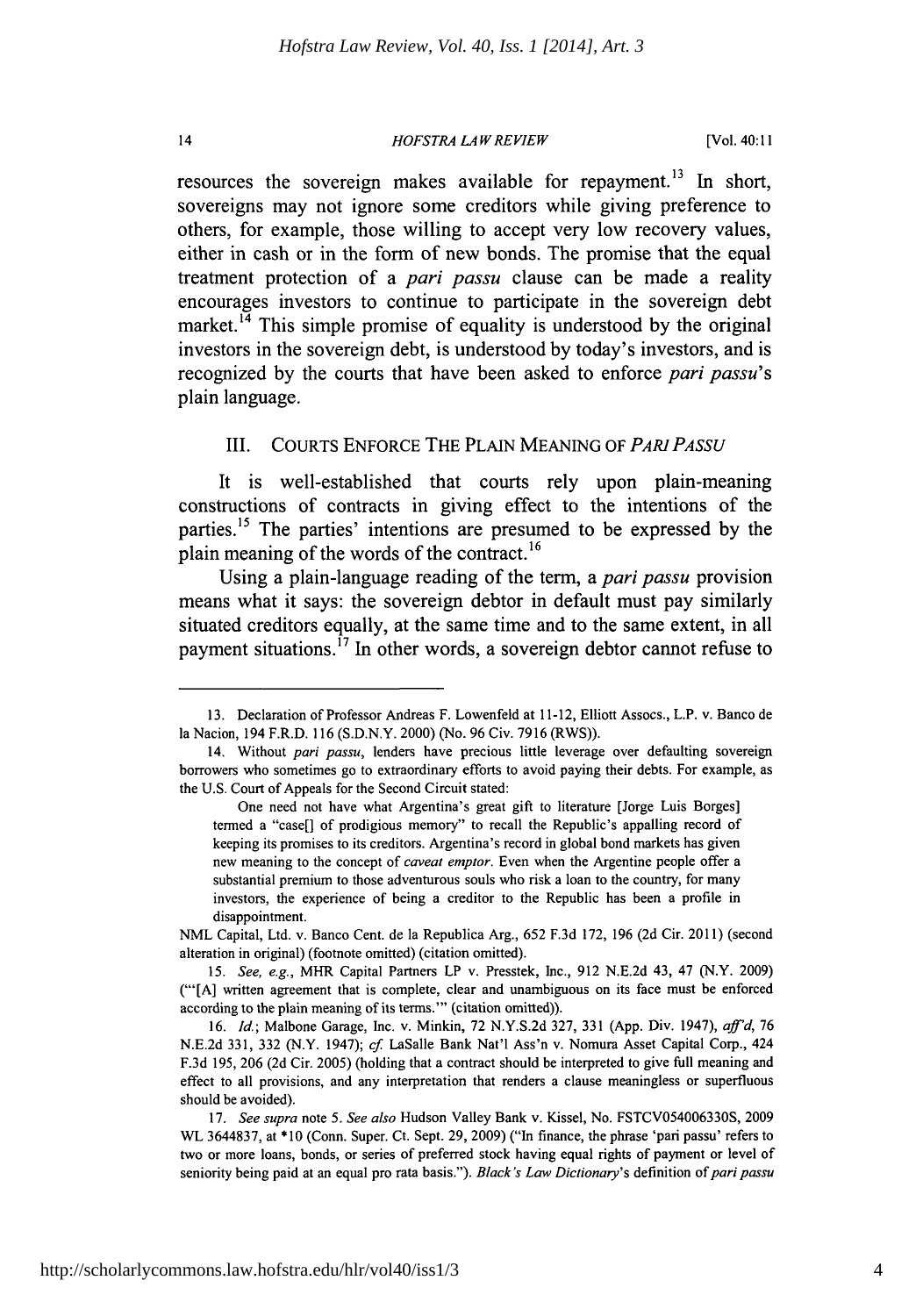*"SOMETIMES A CIGAR IS JUSTA CIGAR"* 2011]

 $15$ 

pay a particular creditor while, at the same time, offering payment to other creditors. As noted New York University law professor Andreas Lowenfeld has explained,<sup>18</sup> the *pari passu* clause has a plain and obvious meaning:

I have no difficulty in understanding what the *pari passu* clause means: it means what it says—a given debt will rank equally with other debt of the borrower, whether that borrower is an individual, a company, or a sovereign state. A borrower from Tom, Dick, and Harry can't say "I will pay Tom and Dick in full, and if there is anything left over I'll pay Harry." If there is not enough money to go around, the borrower... must pay all three of them on the same basis .... **<sup>19</sup>**

Likewise, Professor Hal S. Scott, the Nomura Professor and Director of the Program on International Financial Systems at Harvard Law School,<sup>20</sup> has explained:

The language of the *pari passu* clause has a "plain meaning." The clause provides that lenders will have at least equal rights to payment and priority as all other External Indebtedness. This prevents the sovereign from discriminating against the Banks in favor of other creditors. Thus, the clause prohibits paying other creditors and not paying the Banks. If the Debtor cannot honor all of its payment obligations, it must honor them pro-rata. $21$ 

Given the sensibleness of this construction, it is no surprise that *every* court that has interpreted a *pari passu* provision in a sovereign debt instrument has adopted a plain-language interpretation to require that all creditors be treated equally. For example, in *Elliott Associates, L.P. v. Banco de la Nacion*<sup>22</sup> Elliott was owed money by Peru.<sup>23</sup> As part

is consistent with this plain-language interpretation. *See* BLACK'S LAW DICTIONARY, *supra* note 4, at 1225.

<sup>18.</sup> Professor Lowenfeld, a Professor of International Law at New York University Law School, provided a Declaration on which the Court in Brussels relied in issuing its *pari passu* injunction in *Elliott. See* Elliott Assocs., L.P., General Docket No. 2000/QR/92,  $\P$  5-6 (Court of Appeal of Brussels, 8th Chamber, Sept. 26, 2000) (unofficial translation on file with the Hofstra Law Review) ("On the basis of the exhibits submitted to the court **....** [l]t should be concluded that the plaintiff in appeal has an enforceable claim against the State of Peru **.... ").**

<sup>19.</sup> Declaration of Professor Andreas F. Lowenfeld, supra 13, at 11-12 (discussing the *pari passu* clause in the Peru case).

<sup>20.</sup> Professor Scott provided a Declaration on which the court in Brussels relied in *Republic of* Nicaragua *v. LNC Investments LLC.* General Docket No. 2003/KR/334, at 17-19 (Court of Appeal of Brussels, 9th Chamber, Mar. 19, 2004) (unofficial translation on file with the Hofstra Law Review). *See infra* note 21 and accompanying text.

<sup>21.</sup> Declaration of Hal S. Scott at 4, *LNC Invs. LLC,* General Docket No. 2003/KR/334 (discussing the *paripassu* clause in the *LNC Investments LLC* case).

<sup>22. 194</sup> F.R.D. 116 (S.D.N.Y. 2000).

<sup>23. 194</sup> F.R.D. at 117-19, 122 (explaining the procedural and factual history of the case,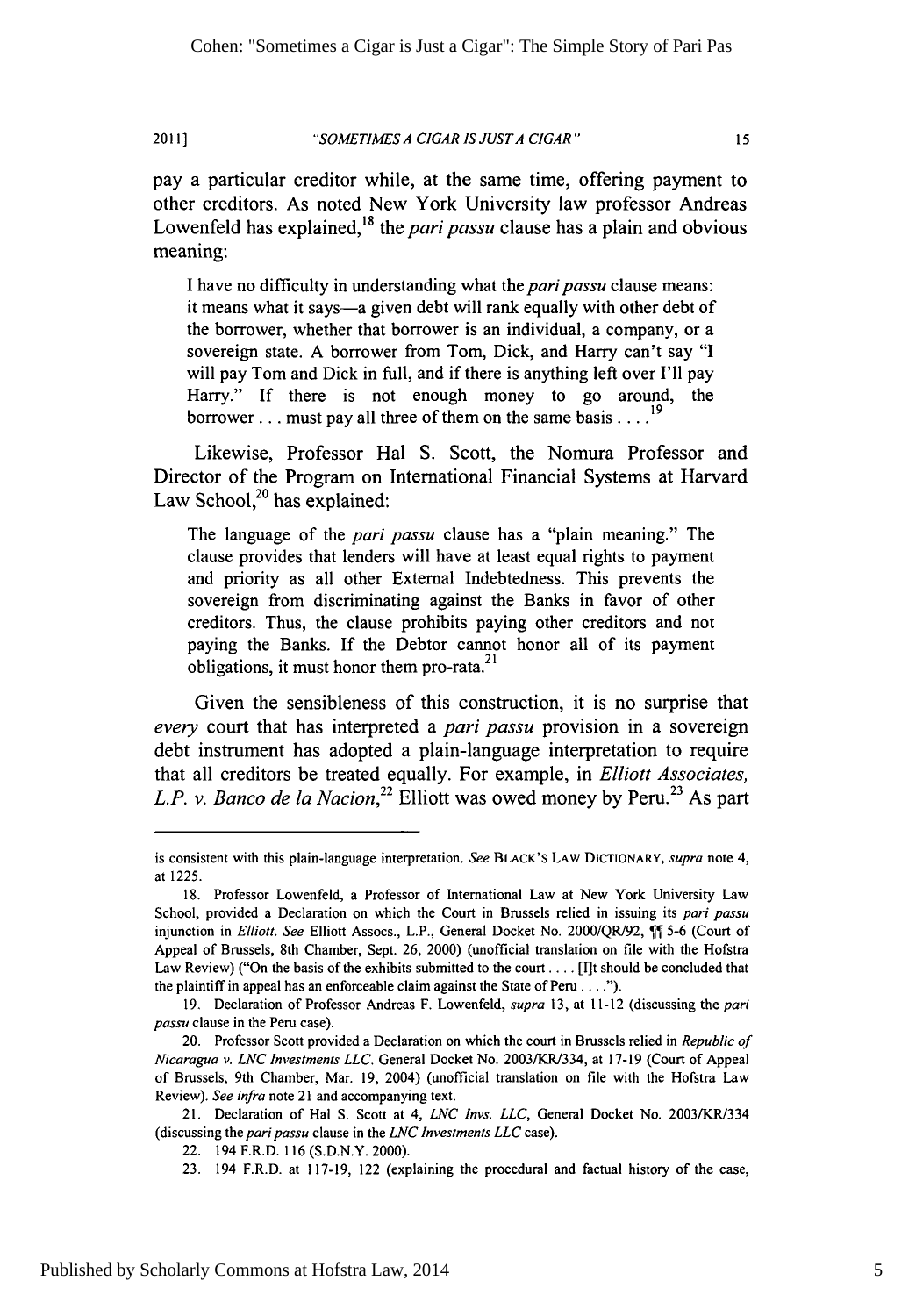#### *HOFSTRA LA W RE VIEW*

of its efforts to collect on its judgment, Elliott sought a judicial order in Belgium restraining Morgan Guaranty, which operated the clearinghouse Euroclear and processed Peru's payments of interest, from accepting or paying out any money received from Peru to pay interest to holders of Peru's bonds, on the theory that any payments to Peru's creditors without *pro rata* payment to Elliott would violate a **pari** *passu* provision in the relevant loan document.24 After the Commercial Court of Brussels denied the ex parte application, the Court of Appeal of Brussels reversed. Agreeing that the **pari** *passu* clause mandated *pro rata* treatment for creditors, the court held:

The basic agreement regulating the reimbursement of the Peruvian foreign debt, also indicates that the different creditors enjoy a **"pari** *passu* clause", which has as a result that *the debt should be paid down equally towards all creditors in proportion to their claim.* From this, one seems to have to conclude that, in case of the payments of interests, *no creditor can be excluded from its proportional part.* <sup>25</sup>

The Commercial Court of Brussels revisited the pari *passu* issue in *Republic of Nicaragua v. LNC Investments LLC,26* and held that Nicaragua's payments to other external creditors "constitute[d] blatant violations of the pari *passu* clauses since the Republic of Nicaragua consistently excludes [the plaintiff] from them, although the latter has the right to receive an egalitarian payment or at least a payment that is proportionate to the ones made to the" other creditors.<sup>27</sup>

Similarly, in *Red Mountain Finance, Inc. v. Democratic Republic of Congo,28* a holder of sovereign debt sought an order barring payments to other creditors unless it was paid *pro rata* in accordance with a pari *passu* clause. The California district court enjoined the defendants from "making any payments or authoriz[ing] any payments to be made on

granting summary judgment for plaintiff, and entering judgment against Peru).

<sup>24.</sup> Elliott Assocs., L.P., General Docket No. 2000/QR/92, ¶1 (Court of Appeal of Brussels, 8th Chamber, Sept. 26, 2000) (unofficial translation on file with the Hofstra Law Review). For the text of the clause in the Peruvian case, see *supra* note 4.

<sup>25.</sup> Elliott Assocs.,  $\P\P$ 1-2, 6 (emphasis added). At least one U.S. district court, in *Nacional Financiera,* S.N.C. *v. Chase Manhattan Bank, N.A.,* has favorably cited the Belgian Court of Appeal decision in Elliott. *Nacional Financiera,* S.N.C., No. 00 Civ. 1571 (JSM), 2003 WL 1878415, at \*2 (S.D.N.Y. Apr. 14, 2003) (noting that although a *paripassu* clause did not itself create contractual rights and obligations between different holders of certain debt, the clause may "have given [certain creditors] the right to obtain an injunction to bar [the debtor] from making preferential payments to some of its note holders").

<sup>26.</sup> General Docket No. 240/RK/03, at 16-17 (Commercial Court of Brussels Sept. 11, 2003), *rev 'd in part on other grounds,* General Docket No. 2003/KR/334 (Court of Appeal of Brussels, 9th Chamber, Mar. 19, 2004) (unofficial translation on file with the Hofstra Law Review).

<sup>27.</sup> *LNClnvs. LLC, at* 16-17.

<sup>28.</sup> No. CV 00-0164 R (BQRx), 2000 WL 34479543 (C.D. Cal. June 10, 2002).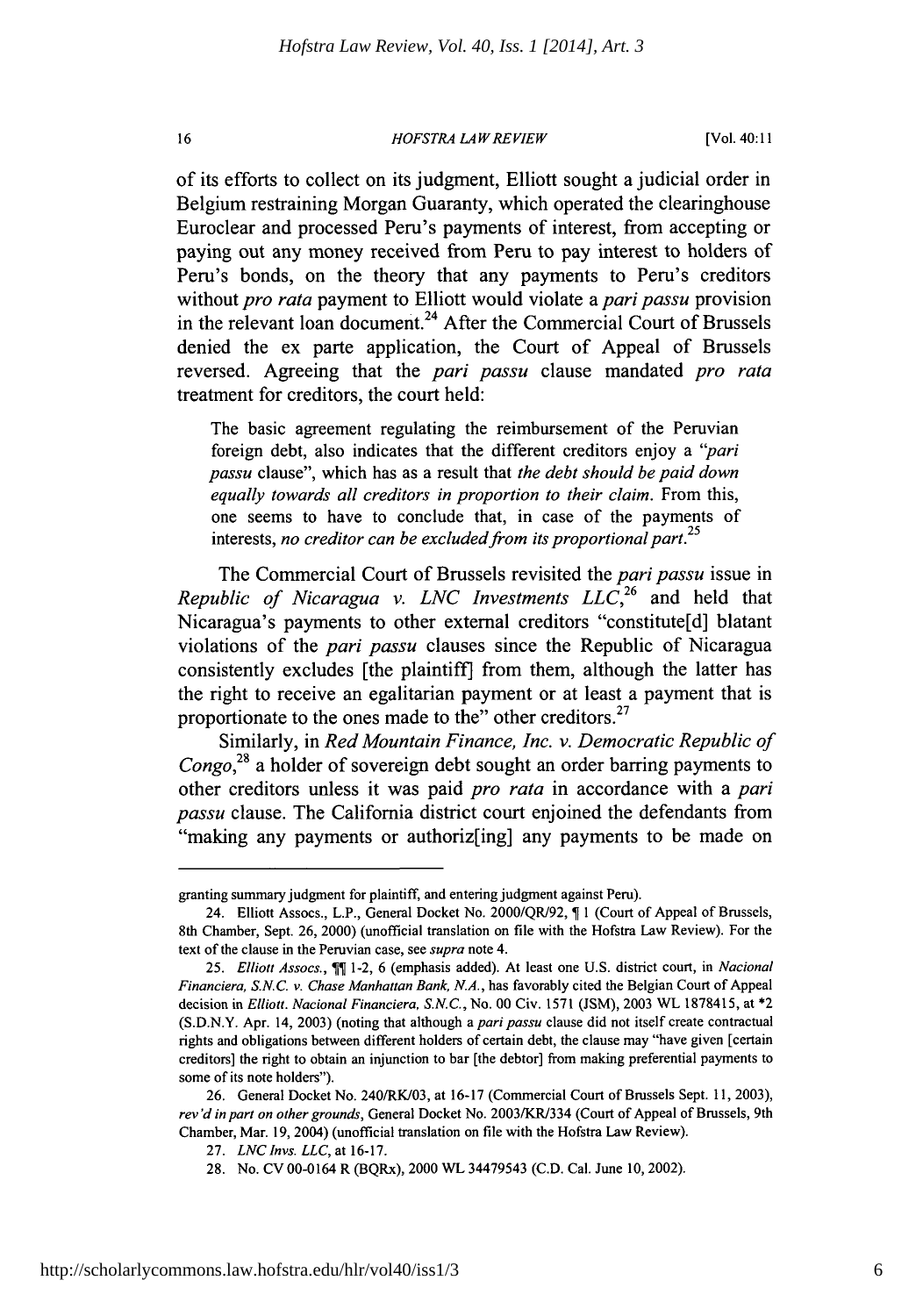*"SOMETIMES A CIGAR IS JUSTA CIGAR"* **2011]**

 $17$ 

their behalves with respect to any [debt] ... unless and until [the defendants] make or cause to be made a proportionate payment to [the plaintiff] at the same time." $^{29}$ 

In short, the only three courts to have interpreted pari *passu* covenants have consistently and uniformly mandated equal treatment of all creditors.

The plain-meaning interpretation of pari *passu* provisions comports with common sense and business realities. It makes eminent business sense for a lender to a sovereign to demand equal treatment protection.<sup>30</sup> A mere right not to be legally subordinated is of limited value in the context of a defaulting sovereign. Because a sovereign cannot be forced into a judicially-supervised insolvency proceeding, ranking among creditors cannot be judicially enforced. 31 Thus, a pari *passu* clause provides essential protection to creditors and promotes stability in the sovereign bond market by shielding creditors from any attempts by the sovereign debtor to functionally subordinate the debt by simply choosing to pay favored creditors.

In sum, there is a plain meaning to pari *passu* provisions. Sometimes, a cigar is just a cigar.

### **V.** SOVEREIGN COUNSEL'S SHIFTING EXPLANATIONS OF WHAT *PARI PASSU MEANS*

In contrast to the straightforward, plain-meaning interpretation of the clause, some commentators and counsel to sovereigns have struggled to devise an interpretation that avoids equal treatment, but they have been unable to provide a consistent, reasonable interpretation of what the **pari** *passu* clause means. Indeed, Lee **C.** Buchheit, a partner with Cleary Gottlieb Steen **&** Hamilton LLP ("Cleary"), 32 has stated that **"[t]he** fact

<sup>29.</sup> Order Granting Motion for (1) Specific Performance in Aid of Execution; and (2) Assignment of Assets at 2, Red Mountain *Fin., Inc.,* No. CV 00-0 **164** R (BQRx) (C.D. Cal. May 29, 2001) (injunction order). The order in *Red Mountain Finance, Inc.* was later vacated under the terms of a settlement. Stipulation and Order (a) Dismissing Entire Action with Prejudice; (b) Releasing Supersedeas Bond; (c) Vacating District Court Orders Entered January 9, 200 **1,** October 2, 2001 and December 5, 2001; and (d) Vacating Clerk's Assignment at 2, *Red Mountain Fin., Inc.,* No. CV 00- 0164 R (BQRx) (C.D. Cal. June **10,** 2002).

<sup>30.</sup> Gulati and Scott report that some sovereign debt lawyers admit the importance of pari passu to lenders. They "suggested that Elliott may have interpreted the clause correctly" because smaller lenders, fearful of being treated less equitably than larger lenders during sovereign debt restructuring, "demanded that the new bonds include pari passu clauses." GULATI & SCOTT, *supra* note 2 (manuscript at 128-29).

**<sup>31.</sup>** Bankruptcy protections are not available when the debtor is a sovereign. *See,* e.g., *In re* Bd. of Dirs. of Multicanal S.A., 307 B.R. 384, 393 (Bankr. S.D.N.Y. 2004) (stating that bankruptcy proceedings are not available when the debtor is a sovereign).

<sup>32.</sup> Cleary is counsel for Argentina and other sovereigns in connection with sovereign debt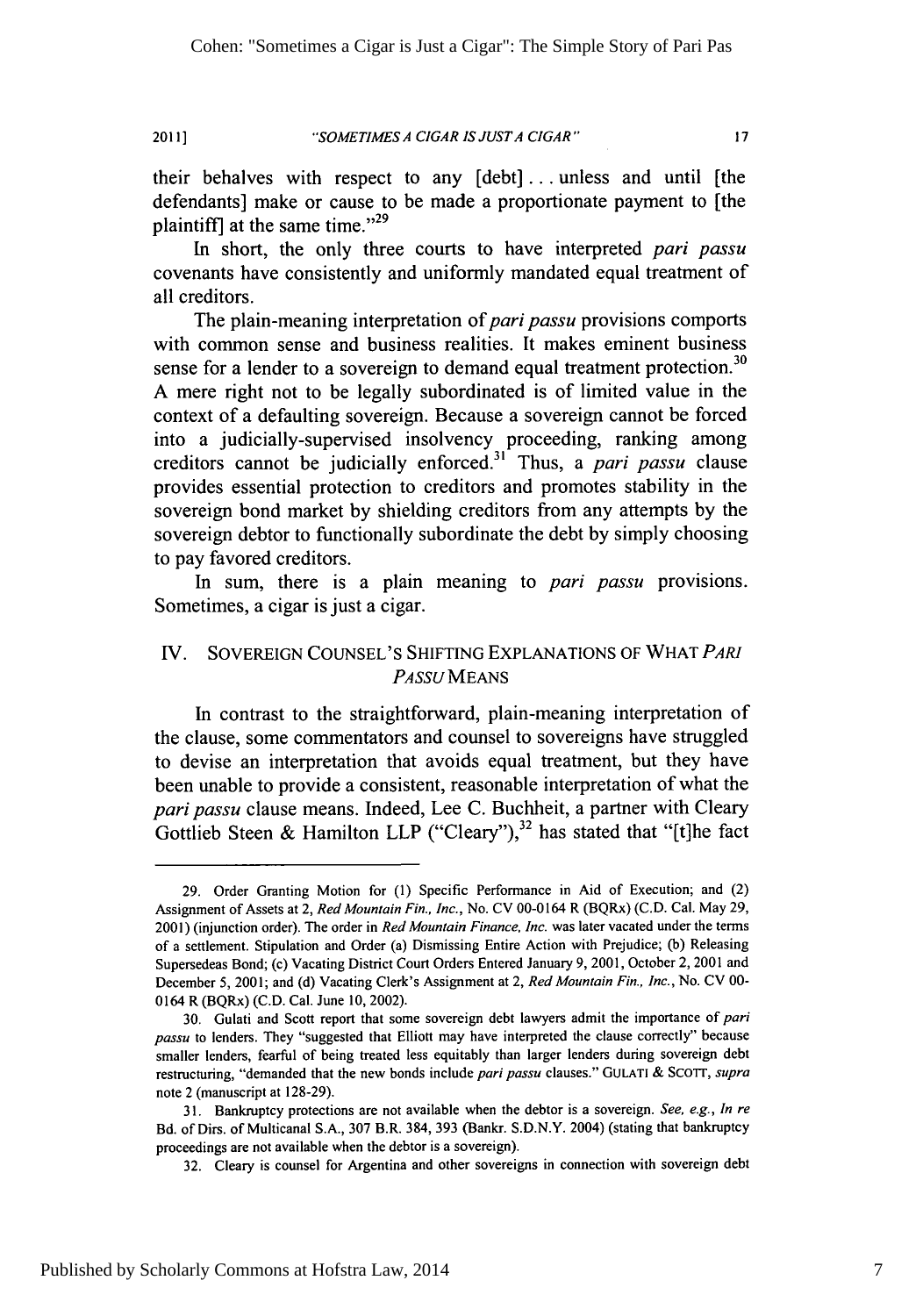*HOFSTRA LAW REVIEW*

that no one seems quite sure what the *[pari passu]* clause really means, at least in the context of a loan to a sovereign borrower, has not stunted its popularity among drafters of loan agreements and debt restructuring agreements."<sup>33</sup>

In the same **1991** article, Buchheit went on to propose that a "good case can be made that" *pari passu* provides a more limited protection to "prevent the sovereign from attempting to legitimise **...** discrimination **by** enacting laws or decrees [that] purport to bestow a senior status on certain indebtedness or give a legal preference to certain creditors over others."<sup>34</sup> Other commentators have suggested that the clause is "intended to prevent the earmarking of revenues of the government or the allocation of its foreign currency reserves to a single creditor and generally is directed against legal measures which have the effect of preferring one set of creditors over the others or discriminating between creditors.<sup>35</sup> Such "legal ranking" interpretations have no support in the actual text of the provision, which does not speak to: **(1)** preventing only attempts "to *legitimize* discrimination" against creditors; (2) prohibiting only the "enactment of *laws* or *decrees"* that formally subordinate a

18

issues.

<sup>33.</sup> Lee C. Buchheit, *The* Pari Passu *Clause* Sub Specie Aetemitatis, INT'L FIN. L. REV., Dec. 1991, at 11, 11. In point of fact, *creditors* have a very clear understanding of *pari passu*, recognizing that it is of vital commercial interest to investors in sovereign debt. Even Buchheit himself acknowledges that some consensus exists in regard to Elliott's plain-meaning interpretation of pari *passu:*

<sup>[</sup>A] goodly number of bankers (and more than a few sovereign borrowers) seem to believe that the *pari passu* covenant is there to compel the borrower to pay all of its external debt on a ratable basis (either in terms of the amount, or the timing, of debt service payments), or at least to prevent the borrower from giving a practical preference (such as pledging an asset) to one creditor that it does not also give to the others.

*Id.* at 11-12. Likewise, although Gulati and Scott themselves never reach any firm conclusion about what the *pari passu* clause means, a number of sovereign debt attorneys whom they interviewed thought that the Brussels court in *Elliott* got it right. GULATI & SCOTr, *supra* note 2 (manuscript at 128-29) (noting that some respondents had "suggested that Elliott may have interpreted the clause correctly" because smaller lenders-fearful of being treated less equitably than larger lenders during sovereign debtors' restructuring requests---"demanded that the new bonds include pari passu clauses" that would empower them to "refuse to participate in a restructuring and then sue those who did for a ratable share of their payments"). Prior to the 2000 Brussels decision, Philip Wood of Allen & Overy in London speculated that even if the "'meaning of the clause is  $uncertain[,] \ldots [plrobably the clause means that on a de facto inability to pay external debt as it$ falls due, one creditor will not be preferred by a method going beyond contract; and (perhaps) that there will be no discrimination against the same class in the event of insolvency."' *Id.* (manuscript at 61-62) (emphasis omitted). To explain why the use of *pari passu* provisions increased after the Brussels decision, Gulati and Scott wrote that "[a]s one colleague put it, 'Ex post, [sovereign borrowers] may not have liked what happened in Peru. But ex ante, maybe the Brussels interpretation of the clause is precisely what everyone wanted."' *Id.* (manuscript at 185).

<sup>34.</sup> Buchheit, *supra* note 33,'at 12.

<sup>35.</sup> PHILIP WOOD, LAW **AND PRACTICE** OF INTERNATIONAL **FINANCE 156 (1980).**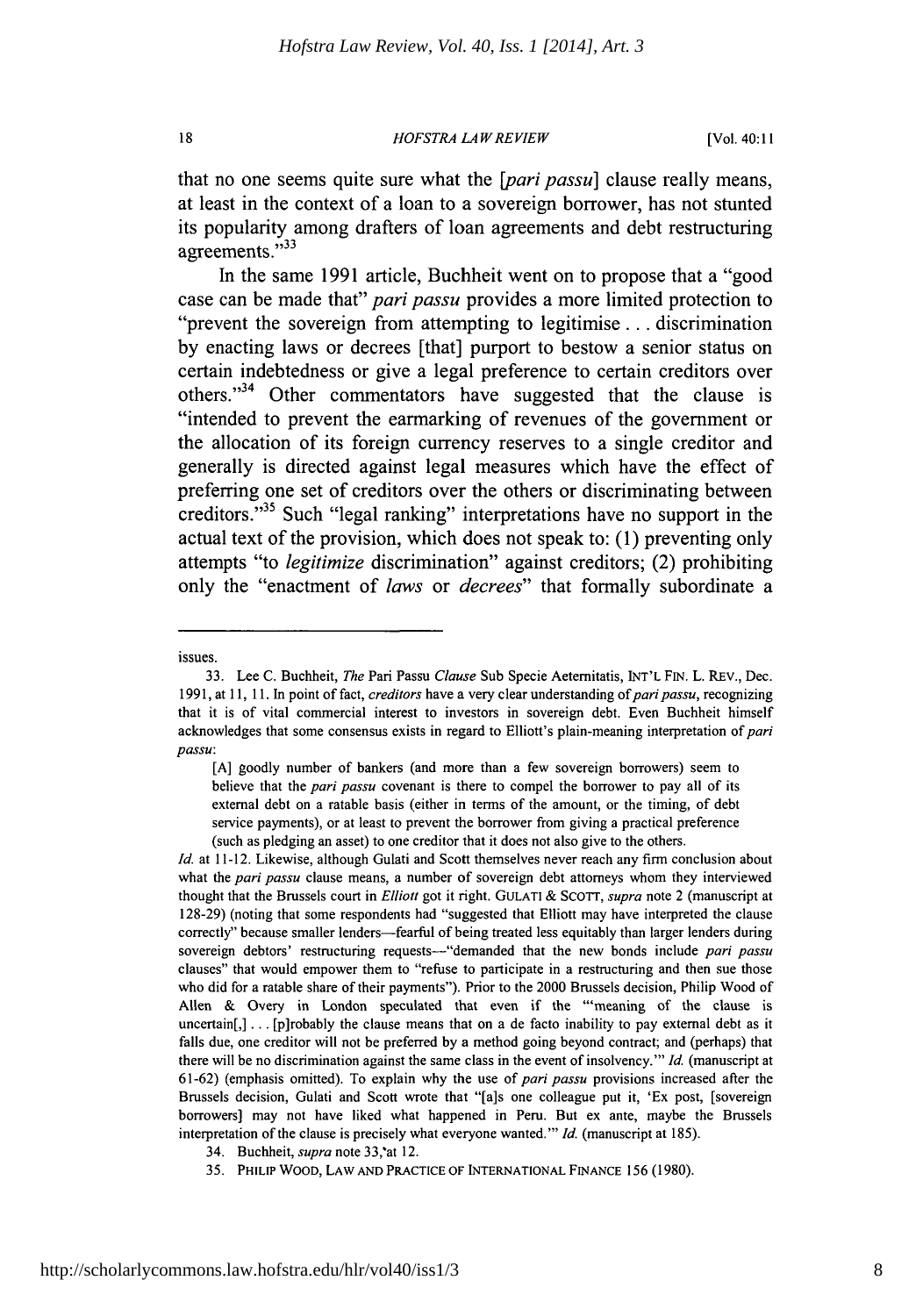*"SOMETIMES A CIGAR IS JUSTA CIGAR"* 20i1

19

creditor; (3) banning only the provision of "a *legal* preference;" (4) applying only to *"legislative earmarking"* or *"legislative* allocation" of reserves; or (5) involving only the enactment of "*legal* measures" establishing preference of one group of creditors over others.

Despite the lack of consensus among counsel to sovereigns and commentators about what *pari passu* means, and notwithstanding Buchheit's own insistence that "no one seems quite sure what the *[pari passu*] clause really means,<sup>36</sup> at least some sovereigns have claimed that *pari passu* has a widely-accepted meaning, supposedly well-known to "generations of counsel" for centuries. For example, in 2003, Argentina articulated its interpretation of *pari passu37* in *Macrotecnic International Corp. v. Republic of Argentina38* in the U.S. District Court for the Southern District of New York:

The plain language of the Pari Passu Clause, understood by generations of lawyers drafting credit agreements, precludes the Republic from creating new classes of debt that are legally senior to the bonds held by plaintiffs; however, it does *not* regulate the amount or timing of the Republic's payments to creditors, or permit one unpaid creditor to bar payment to other creditors.<sup>39</sup>

According to this interpretation, *pari passu* only "prevents the [legal] creation of senior debt, i.e., debt with a legal priority to payment before the debt that the clause protects." $40$  The premise of such an interpretation requires that the actual words and commercial context be ignored.

But Argentina itself had to jettison this supposedly well-accepted understanding of *pari passu* when its actions in connection with its 2005 and 2010 bond exchanges violated even this narrow interpretation. In 2005, having defaulted on its sovereign debt years earlier, Argentina made a unilateral bond exchange "offer"-giving bondholders a

<sup>36.</sup> Buchheit, *supra* note 33, at 11.

<sup>37.</sup> The *paripassu* provision reads:

The Securities will constitute... direct, unconditional, unsecured and unsubordinated obligations of the Republic and shall at all times rank pari *passu* and without any preference among themselves. The payment obligations of the Republic under the Securities shall at all times rank at least equally with all its other present and future unsecured and unsubordinated External Indebtedness ....

Fiscal Agency Agreement between the Republic of Argentina and Bankers Trust Company,  $\P$  *l*(c), Oct. 19, 1994.

<sup>38.</sup> No. 02 Civ. 5932 (TPG), 2004 WL445131 (S.D.N.Y. Mar. 12,2004).

<sup>39.</sup> Memorandum of Law of the Republic of Argentina in Support of Its Motion Pursuant to CPLR § 5240 to Preclude Plaintiff Judgment Creditors from Interfering with Payments to Other Creditors at 15, Macrotecnic Int'I Corp., 2004 WL 445131 (No. 02 CV 5932 (TPG)) (emphasis added).

<sup>40.</sup> *Id.* at **1.**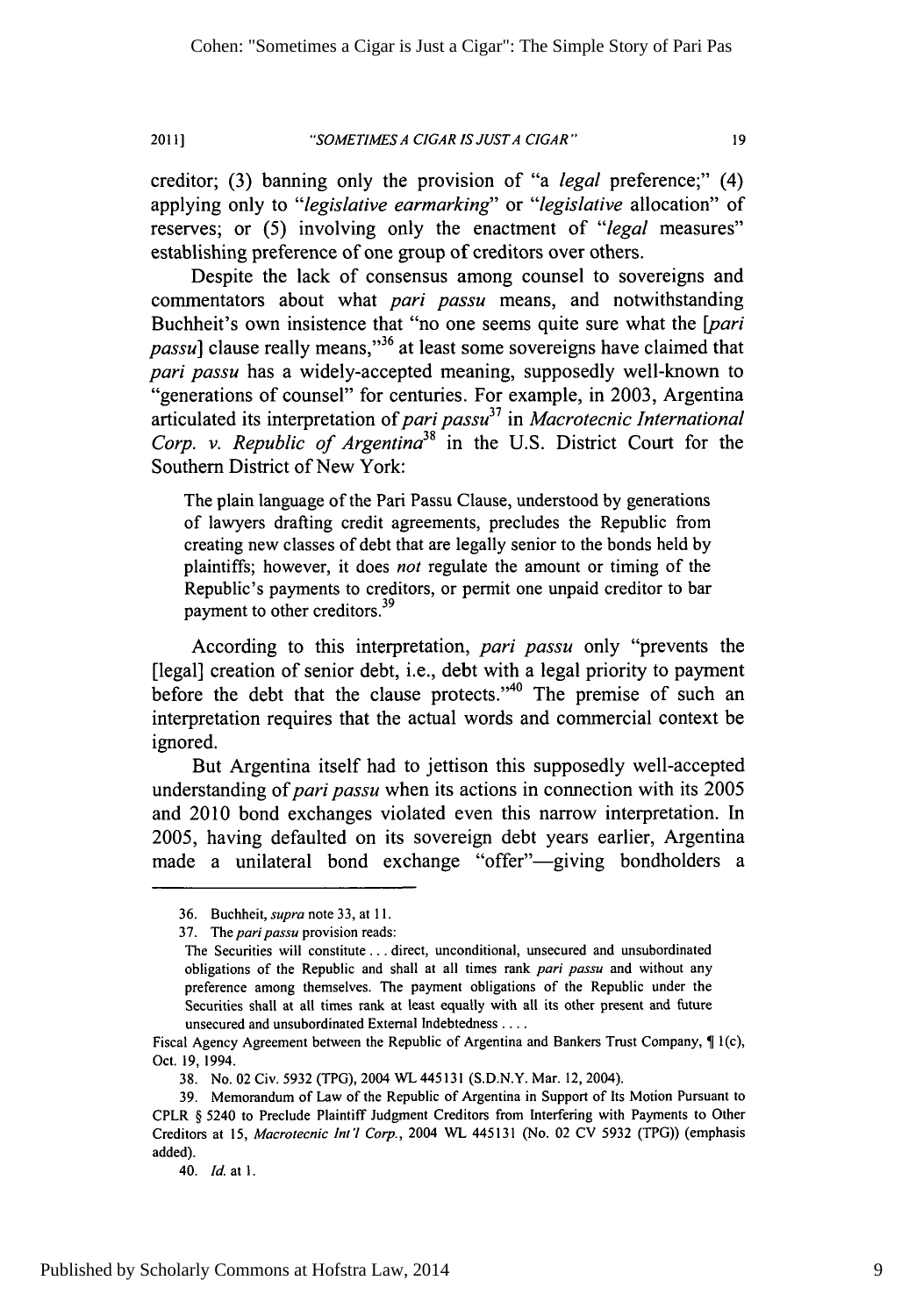#### *HOFSTRA LAWREVIEW*

20

Hobson's choice: either exchange their defaulted bonds for newly issued bonds paying approximately thirty cents on the dollar—the largest haircut in sovereign debt history—or receive nothing.<sup>41</sup> To put pressure on the unhappy bondholders, Argentina passed the so-called "Lock Law," which prohibits the "national Executive Power" from "reopen[ing] the swap process" and bars "any type of in-court, out-ofcourt or private settlement" with non-participating creditors.<sup>42</sup> By law, Argentina created two classes of bondholders: a higher rank (bondholders who accepted new, discounted bonds that Argentina would actually pay) and a lower rank (non-participating bondholders who were barred by Argentine law from being paid)—thereby violating its own professed understanding of the *pari passu* provision. As Professor Lowenfeld might have put it, Tom and Dick would get paid and Harry would, by law, get nothing.

At the end of the exchange, a quarter of the bondholders—including NML Capital, Ltd. ("NML")—refused to participate.<sup>43</sup> In 2009, hoping to attract additional bondholders, the Republic passed Law 26,547, which temporarily suspended the "Lock Law," and allowed Argentina to reopen the exchange and create another group of preferred bondholders in the 2010 exchange. 44 The law also forbids the executive to offer to the holders of public debt that have brought judicial, administrative, or arbitration proceedings treatment more favorable than the treatment afforded to holders who did not bring such proceedings.<sup>45</sup>

In response, NML sought specific performance of the *pari passu* clause-arguing that even if the court were to apply Argentina's narrow view of *pari passu,* Argentina violated the provision by formally and legally diminishing the status of NML's bonds with the enactment of the Lock Law and Law 26,547.<sup>46</sup> Argentina's counsel scrambled to provide a new meaning of *pari passu*. This time, they asserted that *pari passu* 

<sup>41.</sup> Argentina's unilateral "offer" to its creditors--take thirty cents on the dollar or get nothing-illustrates why the *pari passu* clause is such an important shield for creditors. It allows a creditor to reject an unfair restructuring offer with the assurance that its rights will rank *pari passu* with respect to the sovereign's other external debt.

<sup>42.</sup> *See* Law No. 26,017, arts. 1-3, Feb. 10, 2005 (Arg.) (unofficial translation on file with the Hofstra Law Review).

<sup>43.</sup> *See* NML Capital, Ltd. v. Banco Cent. de la Republica Arg., 652 F.3d 172, 176 & n.4 (2d Cir. 2011).

<sup>44.</sup> *See* Law No. 26,547, art. 1, Dec. 9, 2009 (Arg.) (unofficial translation on file with the Hofstra Law Review).

<sup>45.</sup> *See* Law No. 26,547, art. 5.

<sup>46.</sup> *See* Memorandum of Law in Support of the Motion by NML Capital, Ltd. for Partial Summary Judgment and for Injunctive Relief Pursuant to the Equal Treatment Provision at 14-15, NML Capital, Ltd. v. Republic of Argentina, 2011 WL 4529332 (S.D.N.Y. Feb. 23, 2012) (No. 08 Civ. 6978 (TPG)).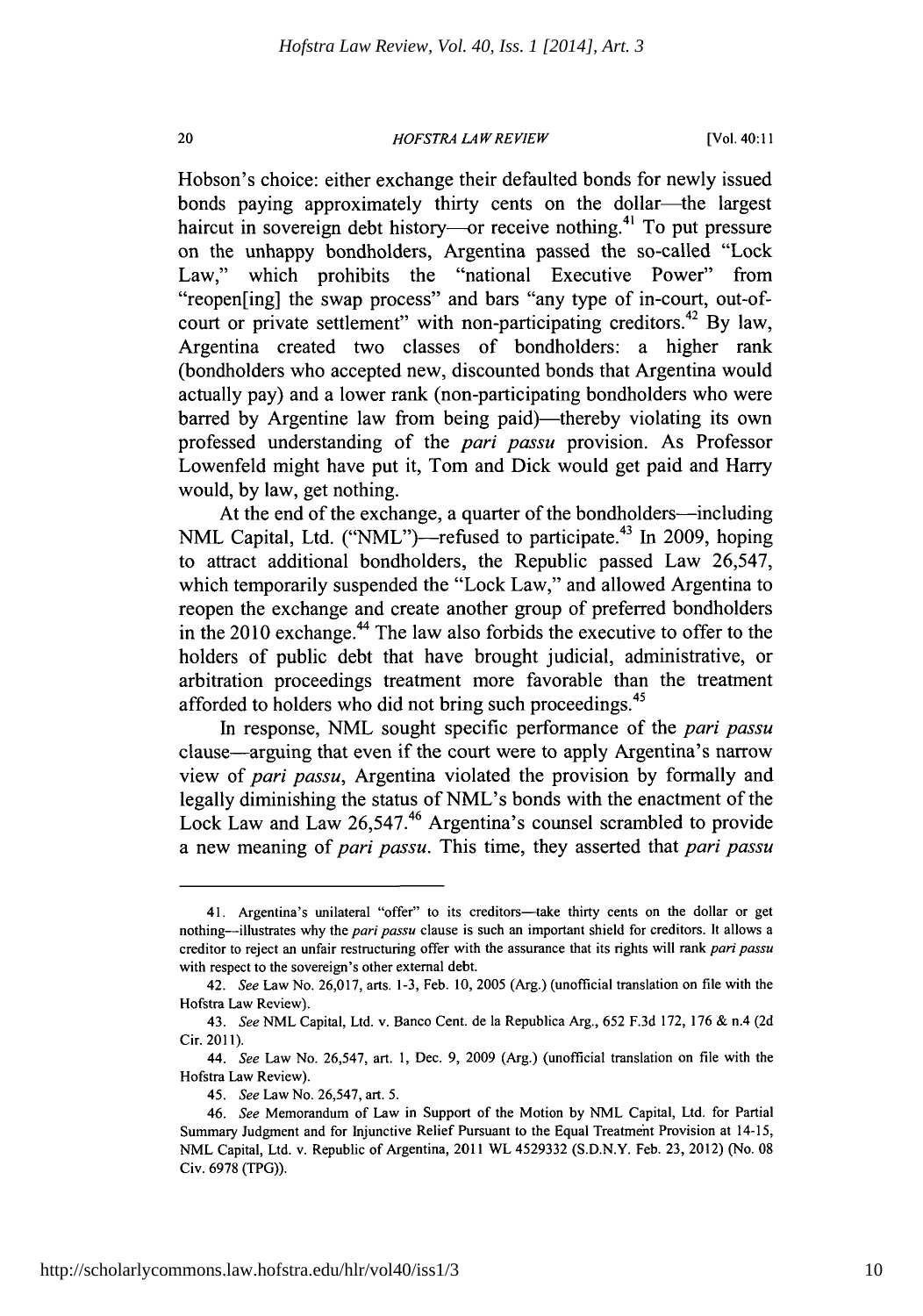#### *"SOMETI ES A CIGAR ISJUSTA CIGAR"* **20111**

 $21$ 

"only prohibits the creation of a preferred class of creditor *claims* after default, not the cancellation of existing claims and subsequent issuance of additional performing **debt.' A7** Argentina argued with a straight face that even though the non-participating bondholders were legally barred **(by** Argentina) from being paid, there was no "legal preference" granted to the higher ranking bondholders because the Argentine Congress has "the ability to permit future exchange offers" if it were to pass another law that enabled such action.<sup>48</sup> Thus, Argentina concluded, the Lock Law was not "a legal subordination" of creditors like **NML;49** such creditors could still get paid **if** the recalcitrant debtor for some reason decided to *pass a law* allowing itself to pay up.

At a hearing on September **28, 2011,** the district court flatly rejected Argentina's position. It concluded that Argentina's legislative repudiation of its payment obligations unquestionably violated the **pari** *passu* provision-leading Argentina's counsel to scurry to come up with yet another supposed "meaning" of **pari** *passu.50* The court subsequently issued written orders declaring that: **(1)** the **pari** *passu* clause required Argentina "at all times to rank its payment obligations pursuant to NML's bonds at least equally with all the Republic's other... External Indebtedness,"51 (2) Argentina violates the clause "whenever it lowers

Id. at 8; *see* also id. at 27 ("The [pari *passu]* clause exists, it has meaning, and it, in my view, has been violated by the Republic in the worst, most blatant, way you could violate it, and that is, to have a congressional declaration that these judgments and these obligations will not be paid. How could you reduce the rank, the status, how could you take away the pari passu treatment in any way that is more blatant than that?"). Struggling to create yet another supposed (though somewhat indecipherable) meaning of *pari passu* that would evade the district court's rationale, Argentine counsel Carmine Boccuzzi, Jr. a partner of Cleary's Lee Buchheit, contended, "[w]hat the pari passu clause means is that we can't use a law made in Argentina to say, no, your Honor, don't give them a judgment, they don't have a right." **Id.** at 32-33. The district court was not persuaded.

<sup>47.</sup> Memorandum of Law in Opposition to Plaintiff's Motions for Partial Summary Judgment and for Injunctive Relief Pursuant to the Pani Passu Clause at 30, *NML Capital, Ltd.,* 2011 WL 4529332 (S.D.N.Y. Feb. 23, 2012) (No. 08 Civ. 6978 (TPG)).

<sup>48.</sup> Id.at3O-31.

<sup>49.</sup> *Id.*

**<sup>50.</sup>** Transcript of Oral Argument at 41, *NML Capital, Ltd.,* 2011 WL 4529332 (No. 08 Civ. 6978 (TPG)). The court reasoned:

I have studied the matter-I say to both sides--and it's hard for me to believe that there is not a violation of the pari passu clause accomplished by [Argentina's] congressional legislation in '05 and '10. simply saying that the Republic will not honor these judgments. It is difficult to imagine anything [that could more blatantly] reduce the rank, reduce the equal status or simply wipe out the equal status of these bonds under the pari passu clause. **I** have to say, I don't think it is a terribly hard question.... [T]here's simply no doubt at all that what the Republic has done is to violate the pari passu clause, no matter what interpretation. It can't be interpreted to allow the Argentine government to simply declare that these judgments will not be paid, and that's what they have done.

*<sup>51.</sup>* Order at 4, *NML Capital, Ltd.,* 2011 WL 4529332 (Dec. 7, 2011) (No. 08 Civ. 6978 (TPG)).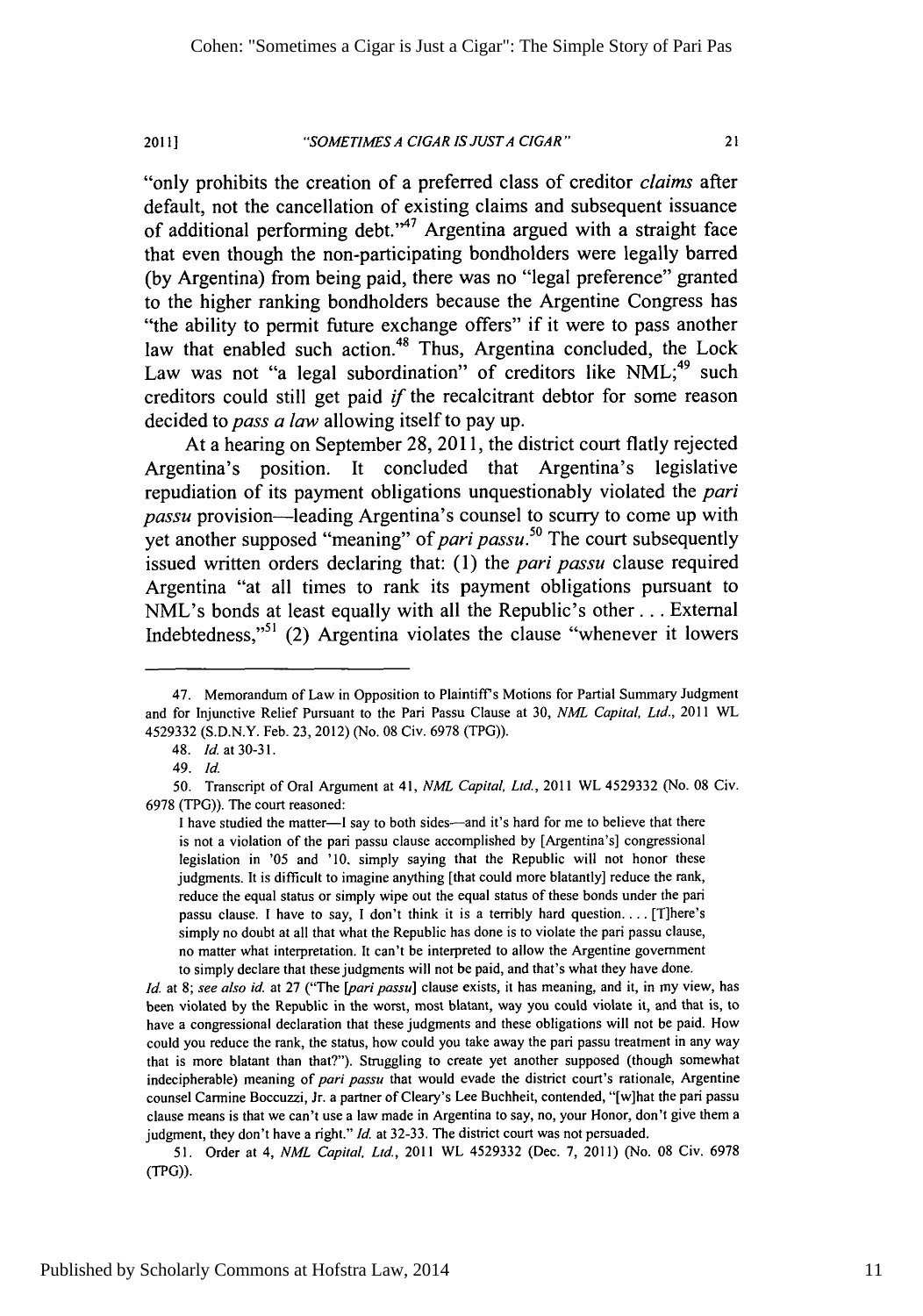#### *HOFSTRA LA W REVIEW*

the rank of its payment obligations... by relegating NML's bonds to a non-paying class by failing to pay the obligations currently due under NML's Bonds while at the same time making payments currently due to holders of other  $\dots$  External Indebtedness,"<sup>52</sup> (3) Argentina violated the clause when it made payments to the bondholders who participated in the exchange offers while refusing to make payments to  $NML$ <sup>53</sup> and (4) Argentina violated the clause "when it enacted Law 26,017 and Law 26,547."<sup>54</sup> The court also temporarily restrained Argentina from altering or amending the mechanisms by which it makes payments to bondholders pending a February 23, 2012 hearing.<sup>55</sup>

At that hearing, the court adopted NML's proposed ratable payment remedy for Argentina's pari *passu* violations, ordering that: (1) Argentina specifically perform its obligations under the pari *passu* clause, (2) whenever Argentina pays its preferred bondholders, it must make a "Ratable Payment" to NML, such that NML and the bondholders both receive the same percentage of the amount currently due to them, and (3) Argentina is enjoined from making any payments that violate the pari *passu* clause.<sup>56</sup>

Whereas Cleary's own Lee Buchheit said years ago that no one quite knew what pari *passu* meant, counsel to sovereigns have struggled to concoct *any* interpretation—no matter how strained—always avoiding a plain meaning of the text. In contrast to these shifting, atextual interpretations, the straightforward view-that the pari *passu* clause means what it says and that the protection it provides is valued by creditors, who would be likely to resist efforts by sovereigns to remove or fundamentally weaken the protections of the clause—may well explain why the provision has been so little changed after the Brussels decision. As one sovereign debt attorney put it: "'Can you imagine the negotiation dynamic? **...** How do I go to the creditors and say that I want to remove a clause that says that all of you will be treated equally?"<sup>57</sup>

 $22$ 

<sup>52.</sup> *Id.*

<sup>53.</sup> *Id.*

*<sup>54.</sup> Id. at* 5.

<sup>55.</sup> Order to Show Cause Why a Preliminary Injunction Should Not Issue, With Temporary Restraining Order at 2, *NML Capital, Ltd.,* 2011 WL 4529332 (Jan. 5, 2012) (No. 08 Civ. 6978 (TPG)).

<sup>56.</sup> Order at 2-5, *NML Capital, Ltd.,* 2011 WL 4529332 (Feb. 23, 2012) (No. 08 Civ. 6978 (TPG)) (internal quotation marks omitted).

<sup>57.</sup> GULATI **&** SCOTr, *supra* note 2 (manuscript at 173).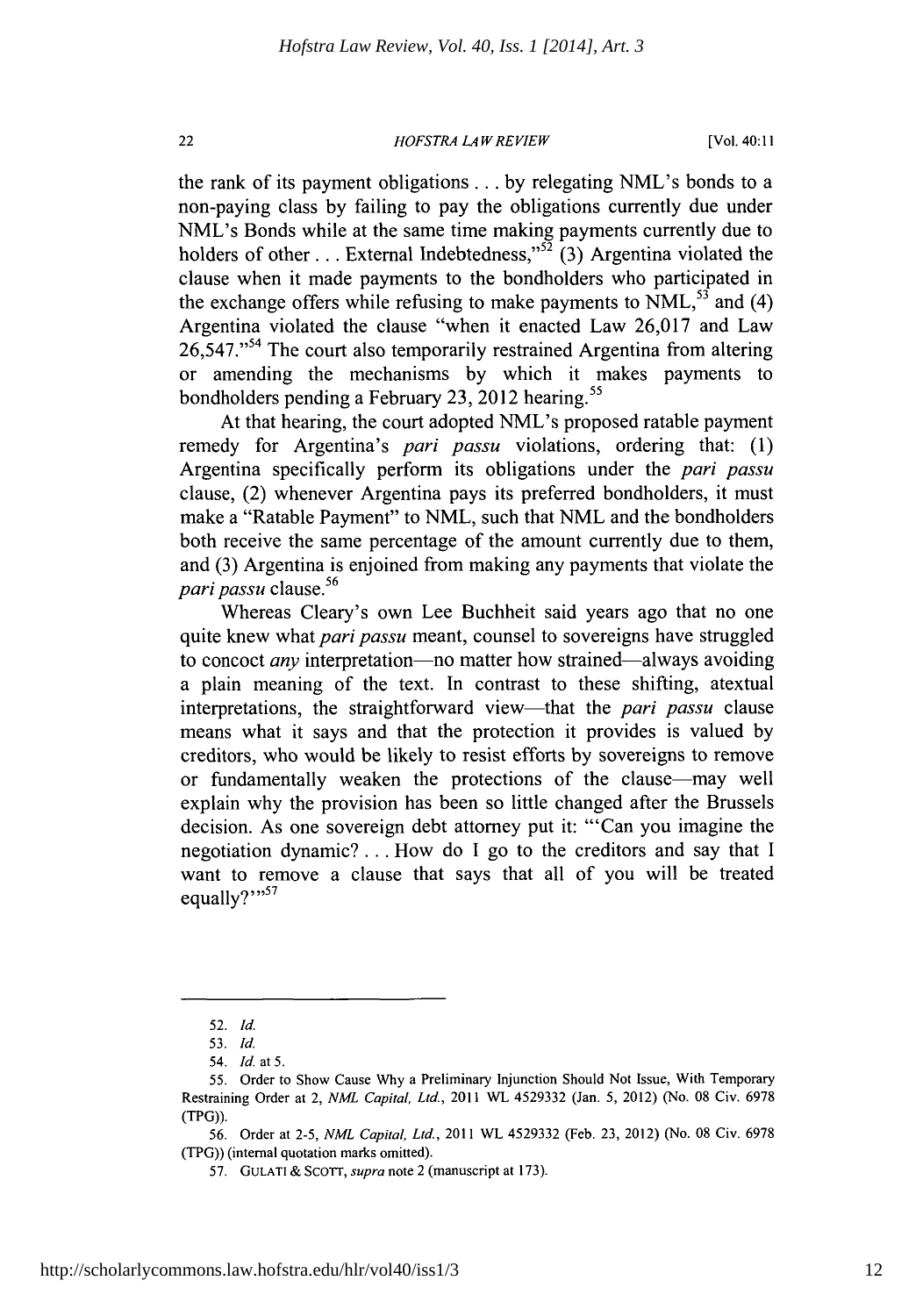#### 2011] *"SOMETIMES A CIGAR IS JUSTA CIGAR"* 23

#### V. CONCLUSION

The plain language interpretation of pari *passu* comports with business realities and meets the needs of the sovereign debt market. Notwithstanding the vociferous responses to the Brussels court's pari *passu* decision, the pari *passu* provision means just what it says.